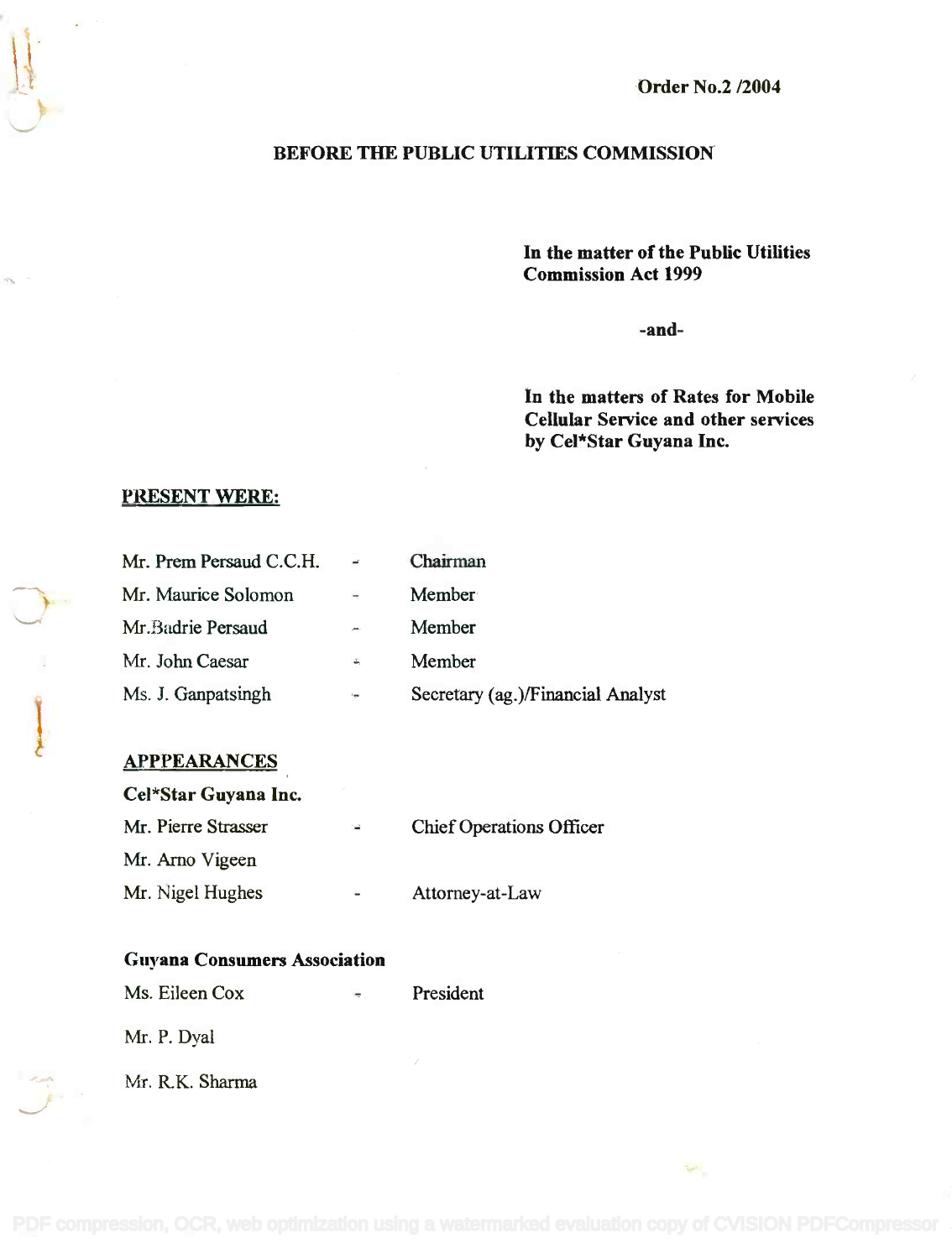### **DECISION**

Cel\*Star Guyana Inc. a Company registered under the Companies Act 1991, registration Cel\*Star Guyana Inc. a Company registered under the Companies Act 1991, registration *IMA-role granted a*<br>*number 4715, non exclusive licence by the Government of Guyana for a period of 15* years commencing on the 21<sup>st</sup> February 2001 for the following purposes:number 4715, non exclusive licence by the Government of Guyana for a period of 15

- (a) To establish, operate and maintain a GSM 900 MHZ Cellular Radio (a) To establish, operate and maintain a GSM 900 MHZ Cellular Radio Telephone System which is a public telecommunication system in Telephone System which is a public telecommunication system in keeping with Section 9 of the Telecommunications Act No. 27 of 1990); keeping with Section 9 of the Telecommunications Act No. 27 of 1990); and and
- (b) To do all or any of the acts specified in Schedule 3, and to provide (b) To do all or any of the acts specified in Schedule 3, and to provide Cellular Radio Telephone Service throughout the licensed area, provided Cellular Radio Telephone Service throughout the licensed area, provided that the licensee may provide international service only through that the licensee may provide international service only through interconnection with other Licensed Telecommunication Operators. interconnection with other Licensed Telecommunication Operators.

One of the condition set out in Schedule provides that nothing in the Licence granted can be construed to remove any need to obtain any other licence or permission granted can be construed to remove any need to obtain any other licence or permission that may be required under the Act or any other written law for (a) connecting the system that may be required under the Act or any other written law for (a) connecting the system to any other telecommunication system; (ii) any telecommunication system run by the to any other telecommunication system; (ii) any telecommunication system run by the Government; and (b) the provision by means of the Cellular Radio Telephone System of Government; and (b) the provision by means of the Cellular Radio Telephone System of any other telecommunication service not permitted under the licence: any other telecommunication service not permitted under the licence:

It is also provided that the licensee shall be required to obtain permission from the operator or owner of any Relevant Connectable System before connecting the system to any other Relevant Connectable System. But that the licensee shall not use the Cellular any other Relevant Connectable System. But that the licensee shall not use the Cellular Radio Telephone System to provide  $-$ 

- (a) Maritime Mobile Service or
- (b) Aeronautical Mobile Service.

vot  $\sim$  ...,  $\sim$ **...** <~." . *'i* ~:; \ ~ j  $\frac{1}{2}$  . where  $\frac{1}{2}$ l::;-", I,  $\frac{1}{2}$  .  $\frac{1}{2}$  .  $\frac{1}{2}$  .  $\frac{1}{2}$  .  $\frac{1}{2}$  .  $\frac{1}{2}$  .  $\frac{1}{2}$  .  $\frac{1}{2}$  .  $\frac{1}{2}$  .  $\frac{1}{2}$  .  $\frac{1}{2}$  .  $\frac{1}{2}$  .  $\frac{1}{2}$  .  $\frac{1}{2}$  .  $\frac{1}{2}$  .  $\frac{1}{2}$  .  $\frac{1}{2}$  .  $\frac{1}{2}$  .  $\frac{1$  $\mathcal{L} = \{ \mathcal{L} \mid \mathcal{L} = \mathcal{L} \}$ *.I..... .o!"'* ~1*.!' d\''t''<f'*  $\mathcal{L}^{\mathcal{L}}$ ",~•• , d,?t~ "'';' '.• <sup>~</sup> "::;.t ;~'"'''' " *<u>~~~~~~</u>* 

2

2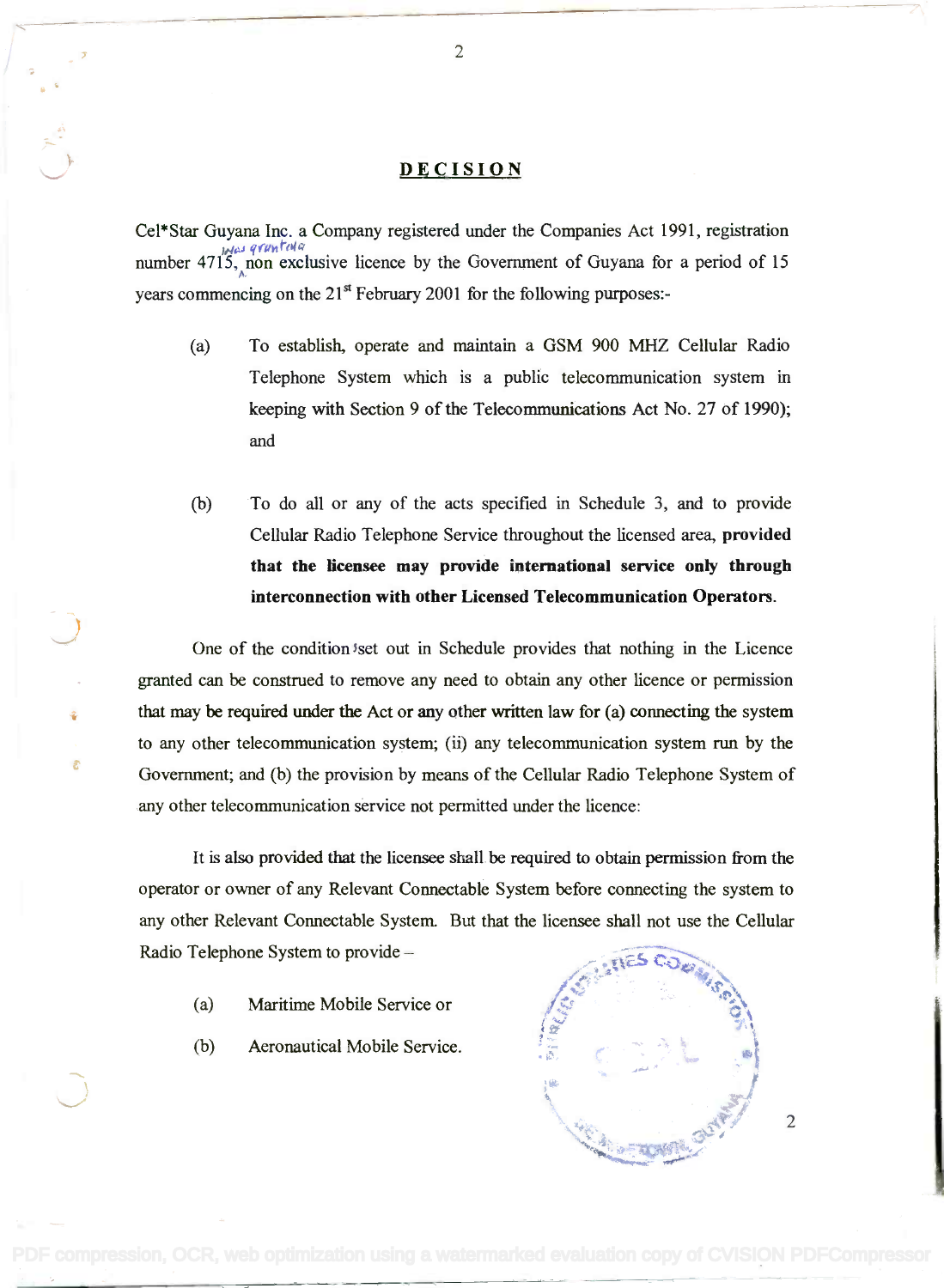The service area is the entire country, and the network shall achieve a coverage of The service area is the entire country, and the network shall achieve a coverage of approximately 87% of total population of Guyana with a Network capacity of 45,000 approximately 87% of total population of Guyana with a Network capacity of 45,000 subscribers. subscribers.

The licence is of course subject to the provision of the following statutes and any The licence is of course subject to the provision of the following statutes and any rule and regulation made hereunder, namely-- rule and regulation made hereunder, namely:-

- 1. The Telecommunication Act No. 27 of 1990.
- 2. The Public Utilities Commission Act No. 10 of 1999.
- 3. The Post and Telegraph Act Cap. 47:01 or any other law enacted to 3. The Post and Telegraph Act Cap. 47:01 or any other law enacted to replace it. replace it.
- 4. The National Frequency Management Unit Order No. 79 of 1990 made 4. The National Frequency Management Unit Order No. 79 of 1990 made under the Public Corporations Act No. 21 of 1988. under the Public Corporations Act No. 21 of 1988.

The licence may be renewed for a further period of 15 years on a non-exclusive The licence may be renewed for a further period of 15 years on a non-exclusive basis, subject to the following conditions:- basis, subject to the following conditions:-

- $(i)$ The licensee complying with all terms of the existing licence; and
- The favourable recommendation of the Director of The favourable recommendation of the Director of  $(ii)$ Telecommunication of the National Frequency Management Unit. Telecommunication of the National Frequency Management Unit.

t.

If.\> 'f,:; •. ,., .. ,-, •• <sup>~</sup> .;;" .• ;;.. ;)

**~~~~** 

\\*\*; ~*;J '"* <t"'! "'-

:".4~"",,"''''

I

The licensee may however exercise its option to renew the licence for a further The licensee may however exercise its option to renew the licence for a further period of 15 years no later than five years prior to the expiry of the licence. period of 15 years no later than five years prior to the expiry of the licence.

Cel\*Star Guyana Inc. the licensee (hereinafter referred to as the APPLICANT) Cel\*Star Guyana Inc. the licensee (hereinafter referred to as the APPLICANT) has filed with the Public Utilities Commission a rate application, provided for under has filed with the Public Utilities Commission a rate application, provided for under Section 41 of the PUC Act, No. 10 of 1999, for the granting and approval of rates for its GSM Cellular Service which is about to commence shortly. In its filing the applicant V". '"W:Zie has declared that it has no assets, but it has entered into an aff has arrangement along with its corporate parent TRANS-WORLD Telecom Caribbean *Etd.* (TWTC), on behale of itself and, other commonly-owned affiliates by which the applicant will obtain from  $\bullet$ *t\**  $\frac{1}{2}$  *<i>t*  $\frac{1}{2}$  *x*  $\frac{1}{2}$  *x*  $\frac{1}{2}$  *x*  $\frac{1}{2}$  *x*  $\frac{1}{2}$  *x*  $\frac{1}{2}$  *x*  $\frac{1}{2}$  *x*  $\frac{1}{2}$  *x*  $\frac{1}{2}$  *x*  $\frac{1}{2}$  *x*  $\frac{1}{2}$  *x*  $\frac{1}{2}$  *x*  $\frac{1}{2}$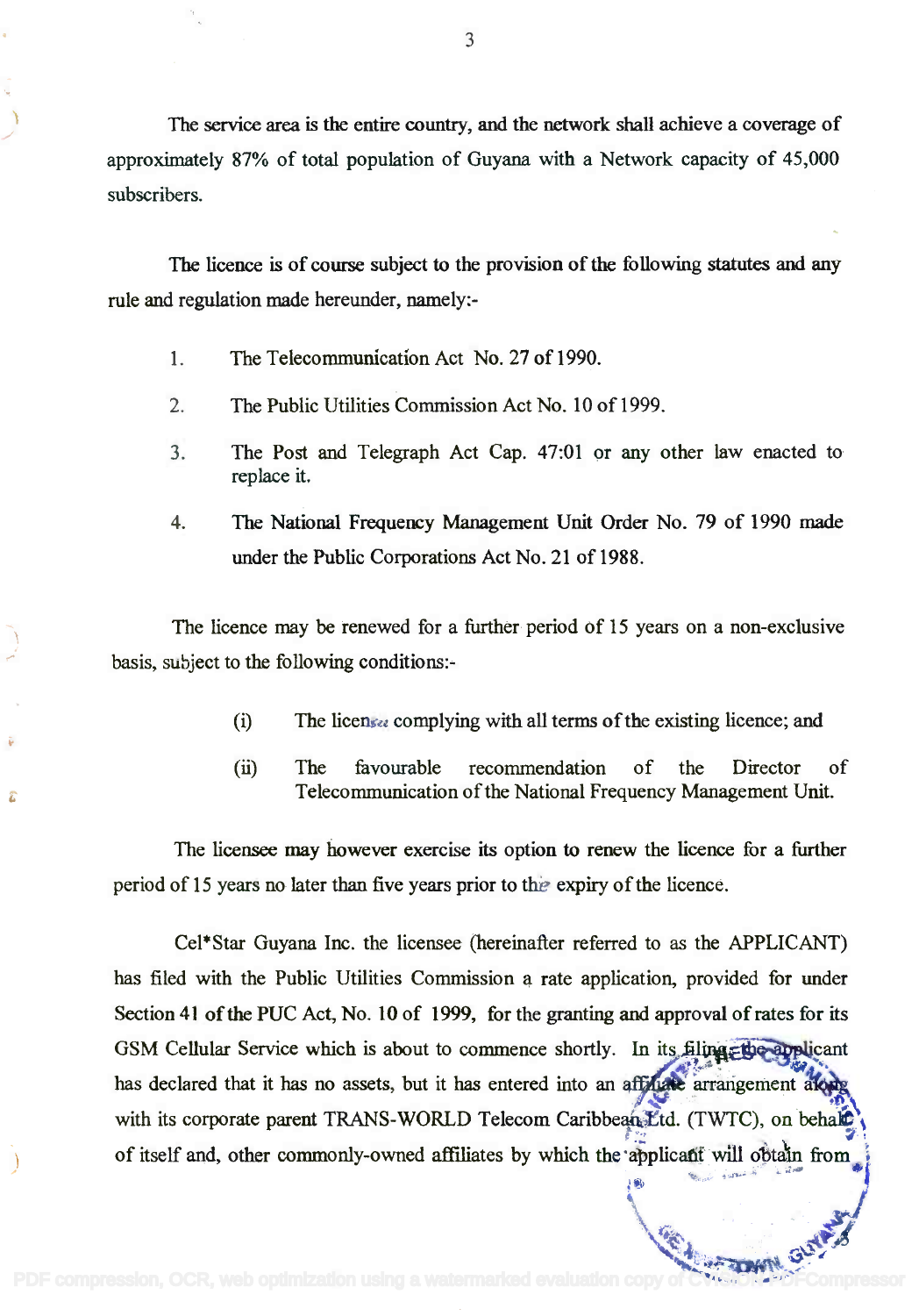TWTC the right to use certain telecommunications facilities and related assets, as well as TWTC the right to use certain telecommunications facilities and related assets, as well as certain management and other services, in connection with the provision of the cellular certain management and other services, in connection with the provision of the cellular service.

At a meeting with the Chief Operations Officer of Cel\*Star Guyana Inc., Mr. P. At a meeting with the Chief Operations Officer of Cel\*Star Guyana Inc., Mr. P. Strasser and Counsel, Mr. Nigel Hughes, we were told that TWTC has an arrangement Strasser and Counsel, Mr. Nigel Hughes, we were told that TWTC has an arrangement with Leadcom Integrated Solutions to provide all the necessary equipments and other facilities to Cel\*Star Guyana for the provision of the service. Cel\*Star has undertaken facilities to Cel\*Star Guyana for the provision of the service. Cel\*Star has undertaken to supply further information, together with copies of the agreements with the companies to supply further information, together with copies of the agreements with the companies with which it has contracted for the above services. with which it has contracted for the above services.

The Commission expressed its concern for the welfare of the local employees and The Commission expressed its concern for the welfare of the local employees and consumers who will be called upon to make deposits for the service. Cel\*Star has consumers who will be called upon to make deposits for the service. Cel\*Star has undertaken to provide for these contingencies by Insurance. It has given the undertaking undertaken to provide for these contingencies by Insurance. It has given the undertaking that it will secure the interests of the consumers by providing insurance coverage for the that it will secure the interests of the consumers by providing insurance coverage for the customers' financial exposures. And it has also undertaken to provide insurance coverage customers' financial exposures. And it has also undertaken to provide insurance coverage for all severance and terminal benefits for the employees. for all severance and terminal benefits for the employees.

The Commission has reviewed the rates applied for by Cel\*Star and noted that the The Commission has reviewed the rates applied for by Cel\*Star and noted that the rates proposed by Cel\*Star and that presently offered by the incumbent reveal that they are very similar. The rates proposed are inclusive of the interconnection fees for offnetwork calls and Cel\*Star proposes to charge the same rate for on-network and off-network calls and Cel\*Star proposes to charge the same rate for on-network and offnetwork calls. In most other jurisdictions the rate charged for on-network and off-network calls. In most other jurisdictions the rate charged for on-network and offnetwork calls are different, with the on-network calls being cheaper. network calls are different, with the on-network calls being cheaper.

A comparison of the rates filed for by Cel\*Star are lower in most instances than A comparison of the rates filed for by Cel\*Star are lower in most instances than those presently in place in other Caribbean territories. those presently in place in other Caribbean territories.

At the hearing of the application the Consumer Group who were present urged the Commission to grant the rates as filed. They had no objection if the rates were the bex they were just interested in having competition in the sector.  $\sqrt{z^*}$  $\mathcal{L}$ *t·:) . ~\*

 $\frac{1}{2}$ 

*~~ry .~' ~ , ~ .~. C···· ..*,..:::1.... .[ lil ,....•..~•...• : *j*

4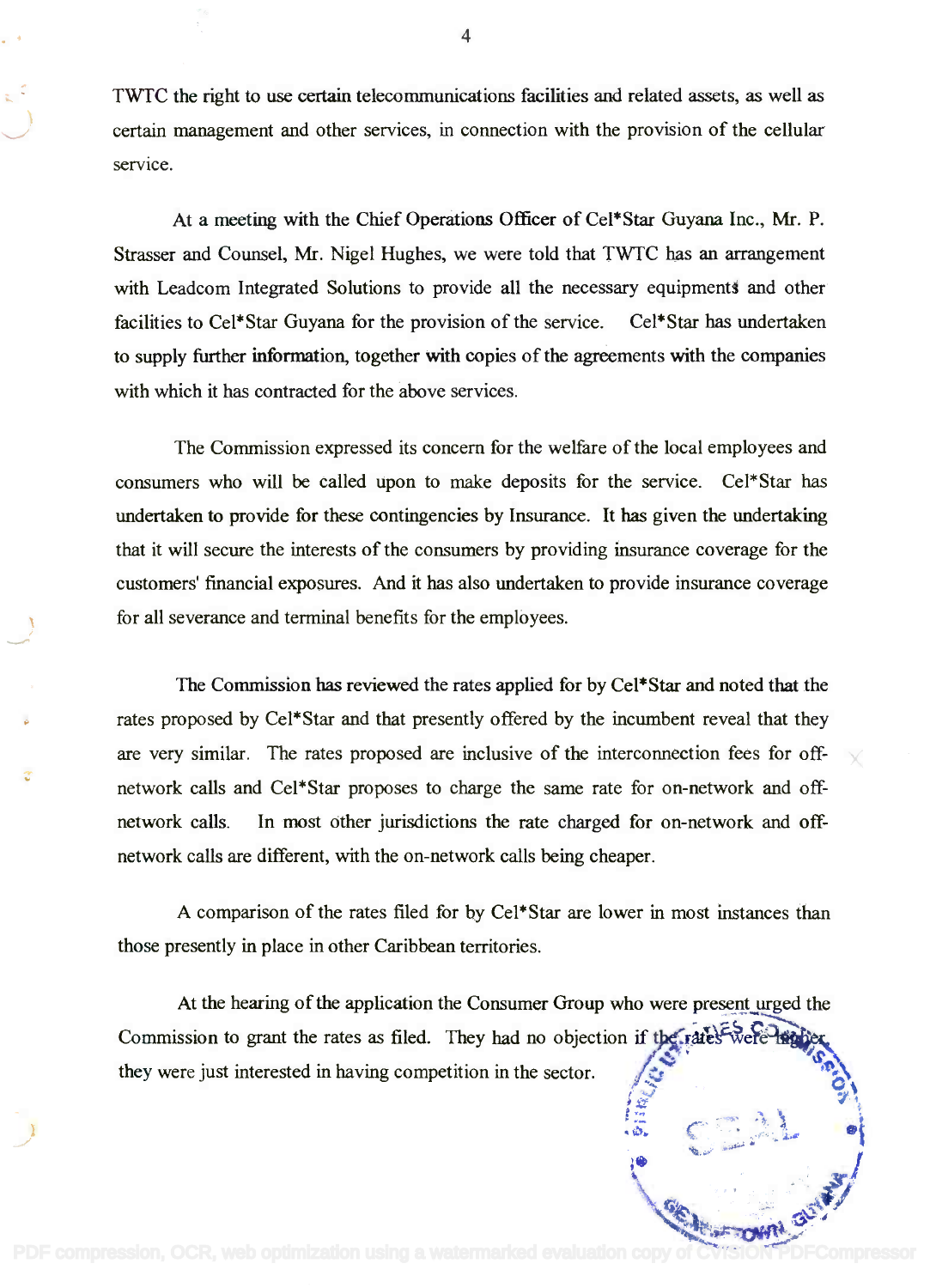At a meeting with Cel\*Star's Pierre Strasser and Counsel Mr. Nigel Hughes, we At a meeting with CeI\*Star's Pierre Strasser and Counsel Mr. Nigel Hughes, we pointed out that the rates applied for were similar to the incumbent's. Mr. Strasser pointed out that the rates applied for were similar to the incumbent's. Mr. Strasser explained that Cel\*Star will not compete in the rates, but they are hoping to offer a better explained that Cel\*Star will not compete in the rates, but they are hoping to offer a better quality of service and therein the competition will lie. quality of service - and therein the competition will lie.

The application filed by Cel\*Star on the 4<sup>th</sup> October 2004 for rates did not comply with the basic minimum requirements of the PUC Act, and the hearing of the  $17<sup>th</sup>$ October 2004 the Commission suspended the rates filed for and requested further October 2004 the Commission suspended the rates filed for and requested further information to enable the Commission to make a determination of what rates would be information to enable the Commission to make a determination of what rates would be reasonable and just. reasonable and just. with the basic minimum requirements of the PUC Act, and the hearing of the  $17<sup>th</sup>$ 

We did receive some information and at a meeting with Cel\*Star's Strasser and We did receive some information and at a meeting with Cel\*Star's Strasser and counsel Mr. Nigel Hughes we received further information from which we can make a counsel Mr. Nigel Hughes we received further information from which we can make a temporary order. temporary order.

## ORDER **ORDER**

The Commission has considered all the evidence and material at its disposal and it The Commission has considered all the evidence and·material at its disposal and it being of the opinion that the public interest so requires, it hereby making an order fixing temporary rates to be charged by Cel\*Star Guyana Inc. with effect from December 01, temporary rates to be charged by Cel\*Star Guyana Inc. with effect from December 01, 2004, pending the final decision in these proceedings of the following  $-\frac{1}{2}$ 

- 1. The cellular service will be on the basis of Calling Party Pays (CPP).
- 2. The rates and packages for Post Paid and Pre-Paid services are approved as attached 2. The rates and packages for Post Paid and Pre-Paid services are approved as attached in Schedules 1 to 5. in Schedules I to 5.
- 3. The Peak hours will be from 8.00 a.m. to 6.00 p.m. and Off-Peak hours will be from  $\mathbb{R}^5$ 6.00 p.m. to 8.00 a.m. daily. he reak nours will be from 8.00 a.m. to 8.00 a.m. to 8.00 a.m. daily. *1'<01".- .•*

 $\mathcal{F}_{\mathbf{a}}$  is a set of  $\mathcal{F}_{\mathbf{a}}$ 

1"14,... ·"•...,.~~"-~.'5*.*~*l,it~* ••.. \_ .•• -..;1>-

 $^{\circ}$  :  $^{\circ}$  and  $^{\circ}$ 

1<sup>4</sup> 01 "'- .•••. " ~'t

 $2^{\circ}$  :

4. For pre-paid cards, in addition to the approved pre emption dates all cardholders will  $\ddots$ be permitted to receive calls and make emergency calls after the expiration date for an  $\blacksquare$  $\mathbb{R}$   $\mathbb{R}$ *~.\•. r·· -"*to 4. For pre-paid cards, in addition to the approved pre emption dates all cardholders'will  $\ddot{\phantom{a}}$ . ¢~.. *~"'ii-*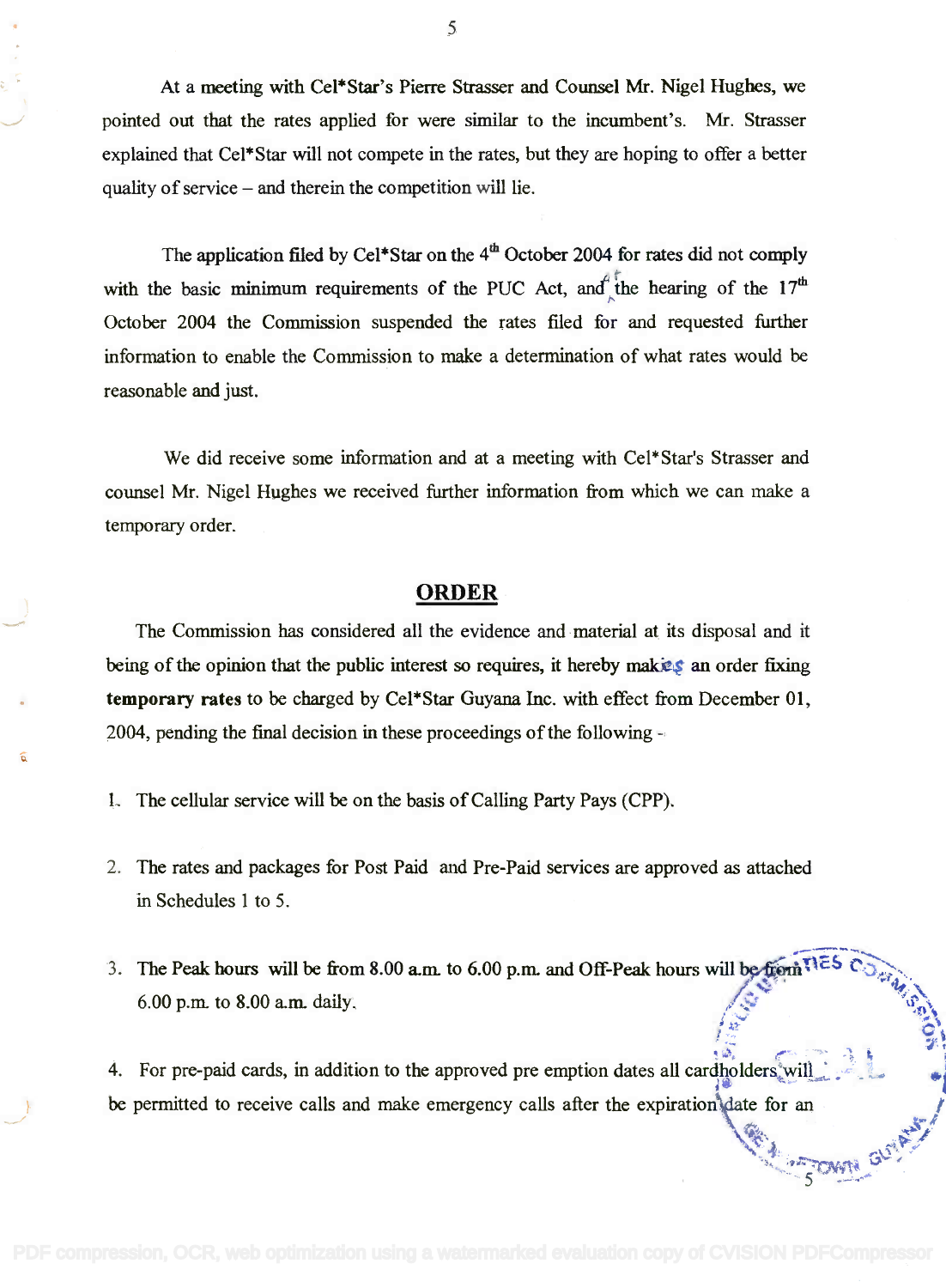additional sixty (60) days. Thereafter, for fourteen days the cardholders will be allowed additional sixty (60) days. Thereafter, for fourteen days the cardholders will be allowed to keep his number but not use the handset. to keep his number but not use the handset.

5. International calls will be at the same rates as GT&T's fixed retail landline rates (see 5. International calls will be at the same rates as GT&T's fixed retaillandline rates (see schedule 6 ), plus Cel\*Star's airtime charges. schedule 6), plus Cel\*Star's airtime charges.

Cel\*Star is hereby ordered to provide the following information to the Cel\*Star is hereby ordered to paovide the following information to the Commission on a monthly basis, not later than forty-five (45) days from the end of Commission on a monthly basis, not later than forty-five (45) days from the end of each month:- each month:-

- a. Income statement, balance sheet and cash flow statement, a. Income statement, balance sheet and cash flow statement,
- b. Revenues per post-paid and pre-paid plans, detailing monthly fees, and additional b. Revenues per post-paid and pre-paid plans, detailing monthly fees, and additional minutes revenues,
- c. Number of consumers per plan, c. Number of consumers per plan,
- d. Number of minutes per plan, d. Number of minutes per plan,
- e. Off-Network and On-network minutes, e. Off-Network and On-network minutes,
- f. Interconnection fees paid and received, f. Interconnection fees paid and received,
- g. Incoming and outgoing international minutes. g. Incoming and outgoing international minutes.

Dated this  $1<sup>st</sup>$  day of December, 2004.

............. ~ . Prem Persaud

Maurice Selemon

John Caesar

**Badrie** Persaud

Chairman

- Commissioner
- Commissioner
- Commissioner

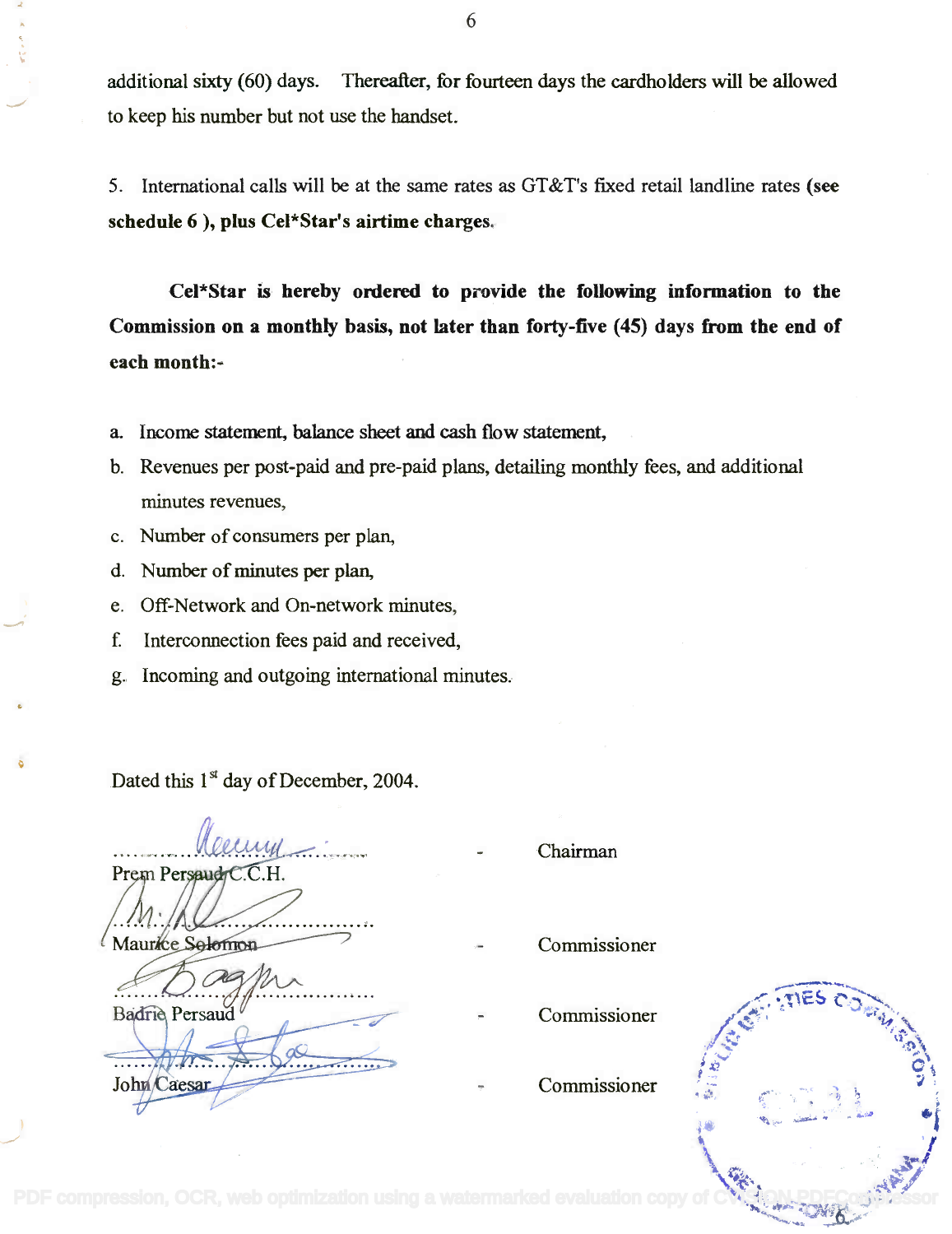Cel\*Star Post Paid Tariff Schedule 1 Schedule 1

 $\overline{a}$ 

 $\mathbf{d}$ 

| Package | Monthly | Deposit | Included Effective Rates/Mintues |               |    |                      | <b>Usage of Minutes</b>                                                                            |
|---------|---------|---------|----------------------------------|---------------|----|----------------------|----------------------------------------------------------------------------------------------------|
|         | Fees    |         | Minutes                          | Bundle        |    | Beyond Included Mins |                                                                                                    |
|         |         |         |                                  | Price/minPeak |    | <b>Off-Peak</b>      |                                                                                                    |
|         | IG\$    | G\$     |                                  | G\$           | GS | G\$                  |                                                                                                    |
| ¦A      | 1,800   | 4,000   | 50                               | 36            | 32 | 28 <sup>1</sup>      | No Package Options apply to Package A.                                                             |
| lв      | 2,400   | 4.000   | 80                               | 30            | 38 | 30 <sup>1</sup>      | All bundled minutes are use first regardless if feak<br>or off-peak. Bundled minutes are allocated |
| C       | 3,000   | 5,000   | 100                              | 30            | 28 | 22                   | 65% On Network and 35% Off Network.                                                                |
| İD      | 4,000   | 6,000   | 160                              | 25            | 33 | 27                   |                                                                                                    |
| İΕ      | 9,000   | 10,000  | 600i                             | 15            | 33 | 27                   |                                                                                                    |



 $\left( \begin{array}{c} 1 \end{array} \right)$ 

[PDF compression, OCR, web optimization using a watermarked evaluation copy of CVISION PDFCompressor](http://www.cvisiontech.com)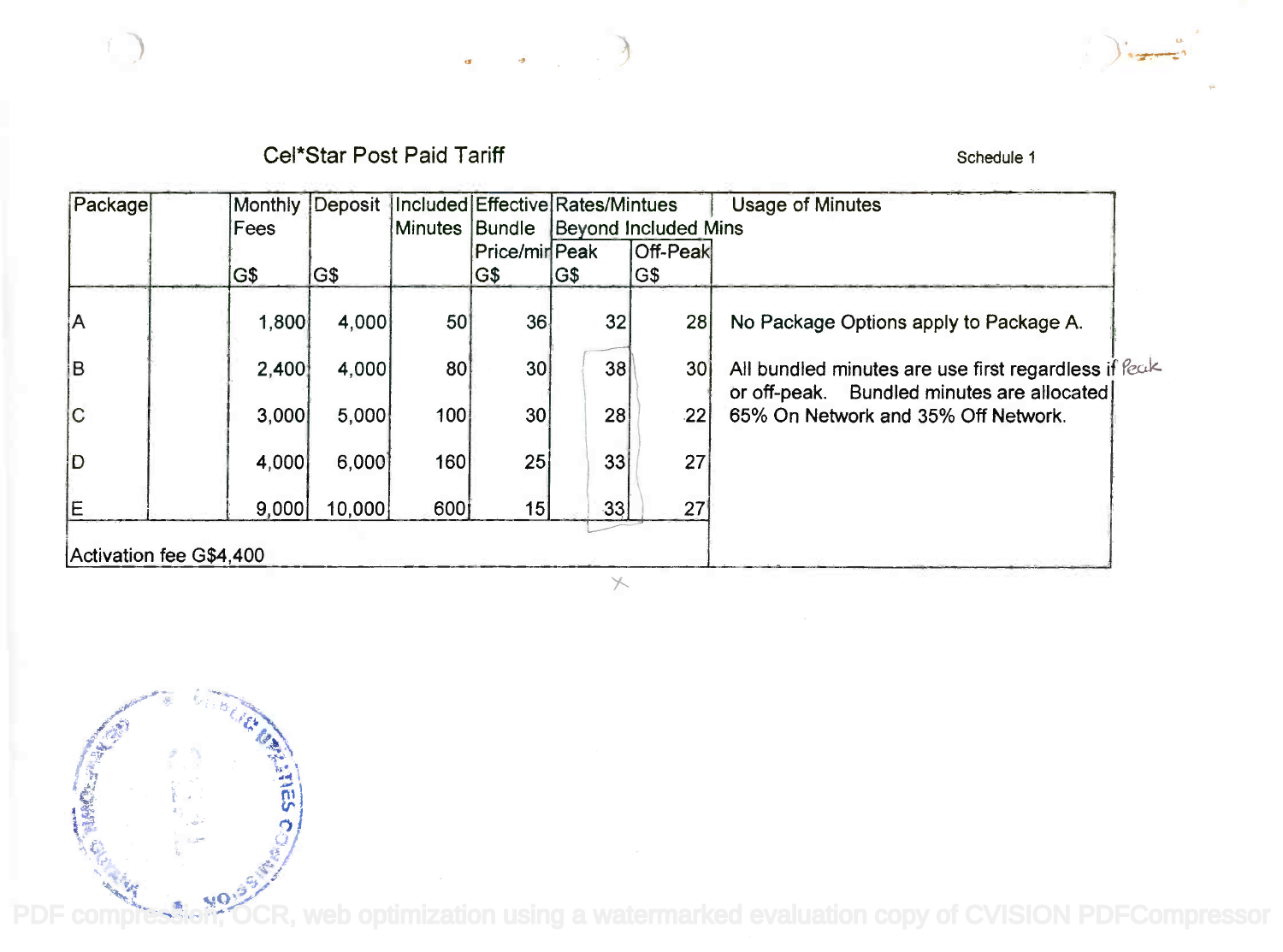



## CEL\*STAR POST -PAID PACKAGE OPTIONS Schedule 2 CEL\*STAR POST-PAID PACKAGE OPTIONS

Each post-paid customer may select two package option Each post-paid customer may select two package option

| Option 1 | 50% off On Network calls to 3 numbers of choice during peakand off peak<br>hours.<br>First 90 days cannot change selected numbers. Following, customers<br>may change discounted numbers for a charge of \$500 if done through the<br>retail center and \$400 if done through the call center. |
|----------|------------------------------------------------------------------------------------------------------------------------------------------------------------------------------------------------------------------------------------------------------------------------------------------------|
| Option 2 | Choose one country of your choice and call for the same price as calling<br>internationally from a fixed line.                                                                                                                                                                                 |
|          | First 90 days cannot change selected numbers. Following, customers<br>may change discounted numbers for a charge of \$500 if done through the<br>retail center and \$400 if done through the call center.                                                                                      |
| Option 3 | Save 50% off On Network calls from your home zone (one cell) during<br>evenings and weekends.                                                                                                                                                                                                  |
|          | Georgetown zones are excluded.                                                                                                                                                                                                                                                                 |
|          |                                                                                                                                                                                                                                                                                                |

 $\mathcal{L}^{\mathcal{A}}$ PDF compression, OCC web optimization using a watermarked evaluation copy of CVISION PDFCompressor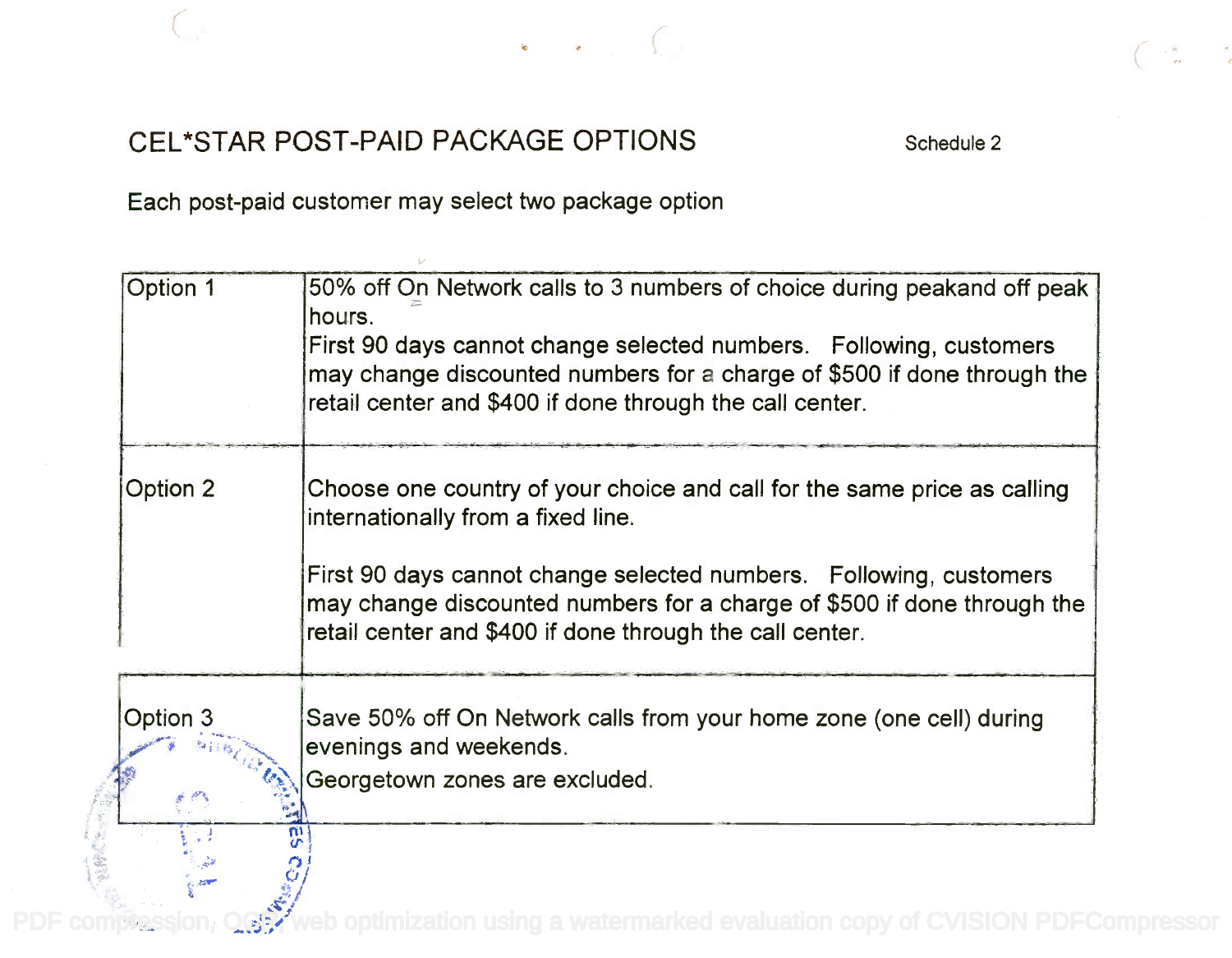# CEL\*STAR PRE-PAID TARIFF **CEL\*STAR PRE-PAID TARIFF**

Schedule 3

 $\sim$   $\sim$   $\sim$ 

**Service Communication** 

| Voucher Rate per Expiry<br>Value<br>G\$ | Min<br>G\$  |                          |
|-----------------------------------------|-------------|--------------------------|
| 750                                     | 40          | 3 months after first use |
| 1,000                                   | 38          | 6 months after first use |
| 2,000                                   | 36          | 6 months after first use |
|                                         |             |                          |
| <b>Activation Fee</b>                   |             | G\$4,400                 |
|                                         | <b>REEL</b> |                          |
|                                         |             |                          |

PDF compression, OCR, web othimization using a watermarked evaluation copy of CVISION PDFCompressor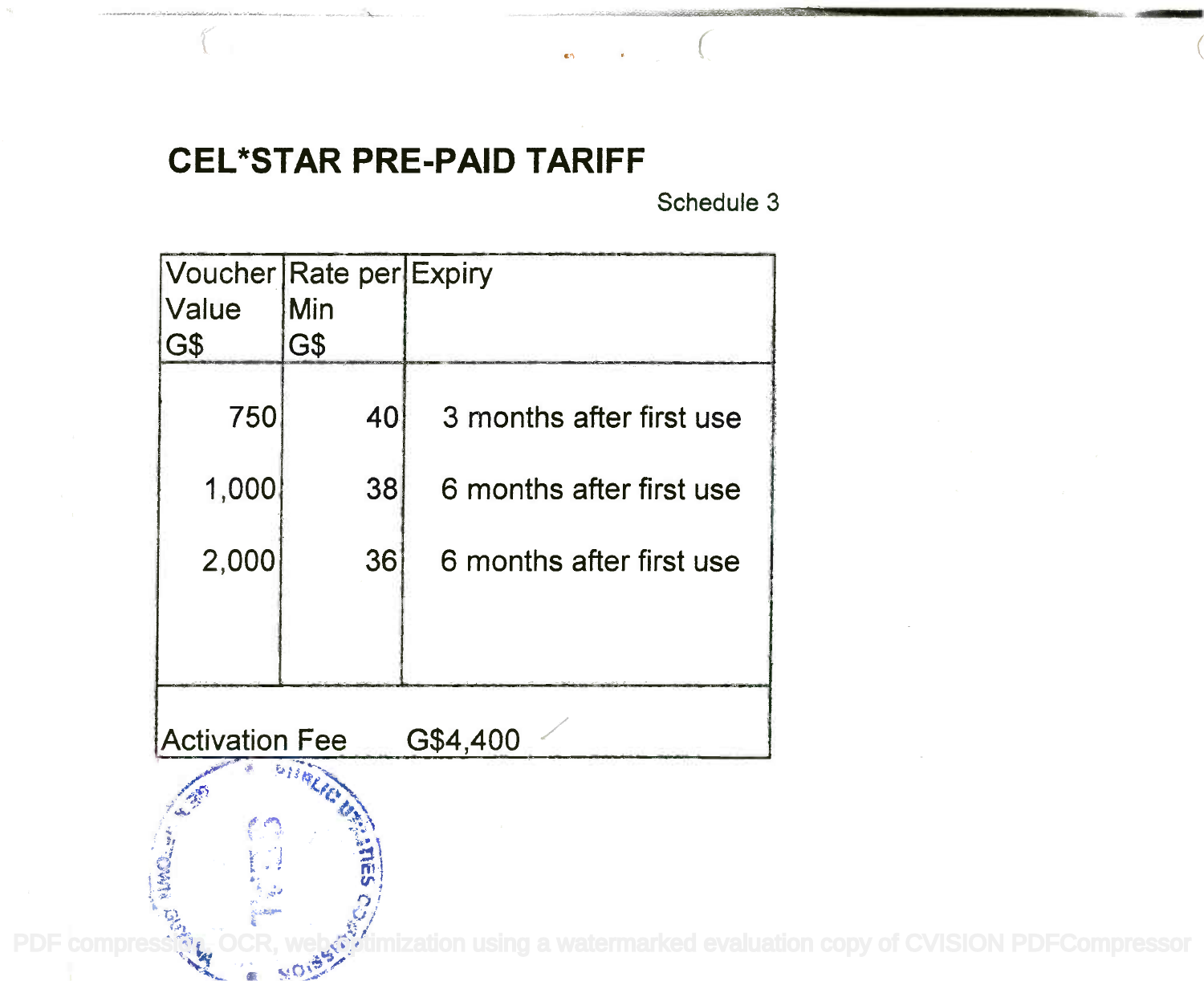

Schedule 4

Each Pre-paid customer may select only one package option Each Pre-paid customer may select only one package option

| 50% off On Network calls to 3 numbers of choice.                                                                                                                                                          |
|-----------------------------------------------------------------------------------------------------------------------------------------------------------------------------------------------------------|
| First 90 days cannot change selected numbers. Following, customers<br>may change discounted numbers for a charge of \$500 if done through the<br>retail center and \$400 if done through the call center. |
| Choose one country of your choice and call for the same price as calling<br>internationally from a fixed line.                                                                                            |
| First 90 days cannot change selected numbers. Following, customers<br>may change discounted numbers for a charge of \$500 if done through the<br>retail center and \$400 if done through the call center. |
| Save 50% off On Network calls from your home zone (one cell).<br>Georgetown zones are excluded.                                                                                                           |
|                                                                                                                                                                                                           |
|                                                                                                                                                                                                           |
|                                                                                                                                                                                                           |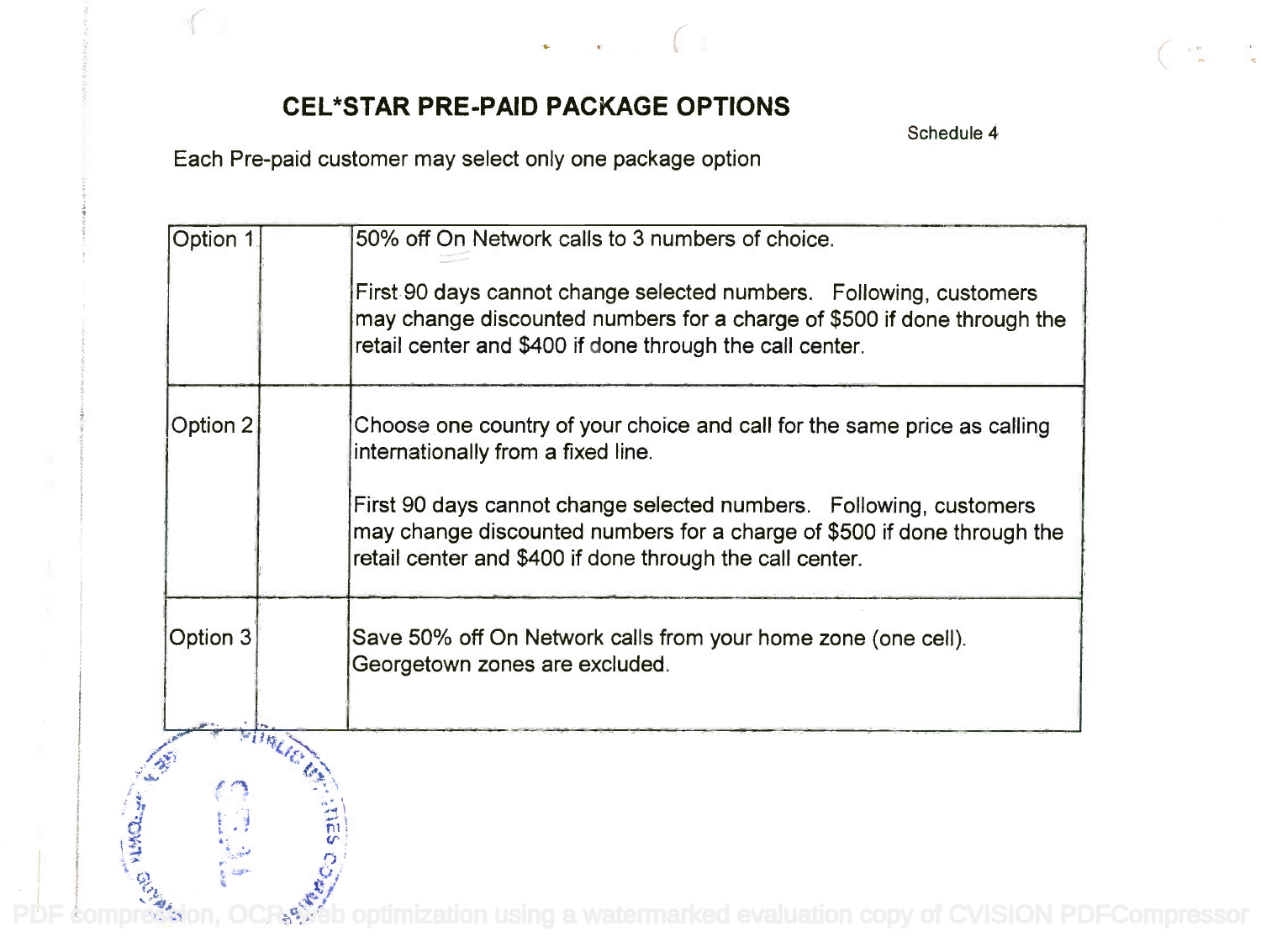## CEL\*STAR FEATURES CEL\*STAR FEATURES Post-Paid and Pre-Paid Schedule 5

| <b>Feature</b>                 | <b>Tariff</b><br>G\$ |
|--------------------------------|----------------------|
| <b>SMS Facility</b>            | Free                 |
| Per SMS Message                | 6                    |
| <b>Call Waiting</b>            | Free                 |
| <b>Voicemail Facility</b>      | Free                 |
| <b>Voicemail Retrieval</b>     | 12                   |
| <b>Call Forwarding</b>         | Free                 |
| <b>Calling ILine Indentity</b> | Free                 |
| <b>Riverside</b>               |                      |

[PDF compression, OCR, web optimization using a watermarked evaluation copy of CVISION PDFCompressor](http://www.cvisiontech.com)<br>PDF compression, OCR, web optimization using a watermarked evaluation copy of CVISION PDFCompressor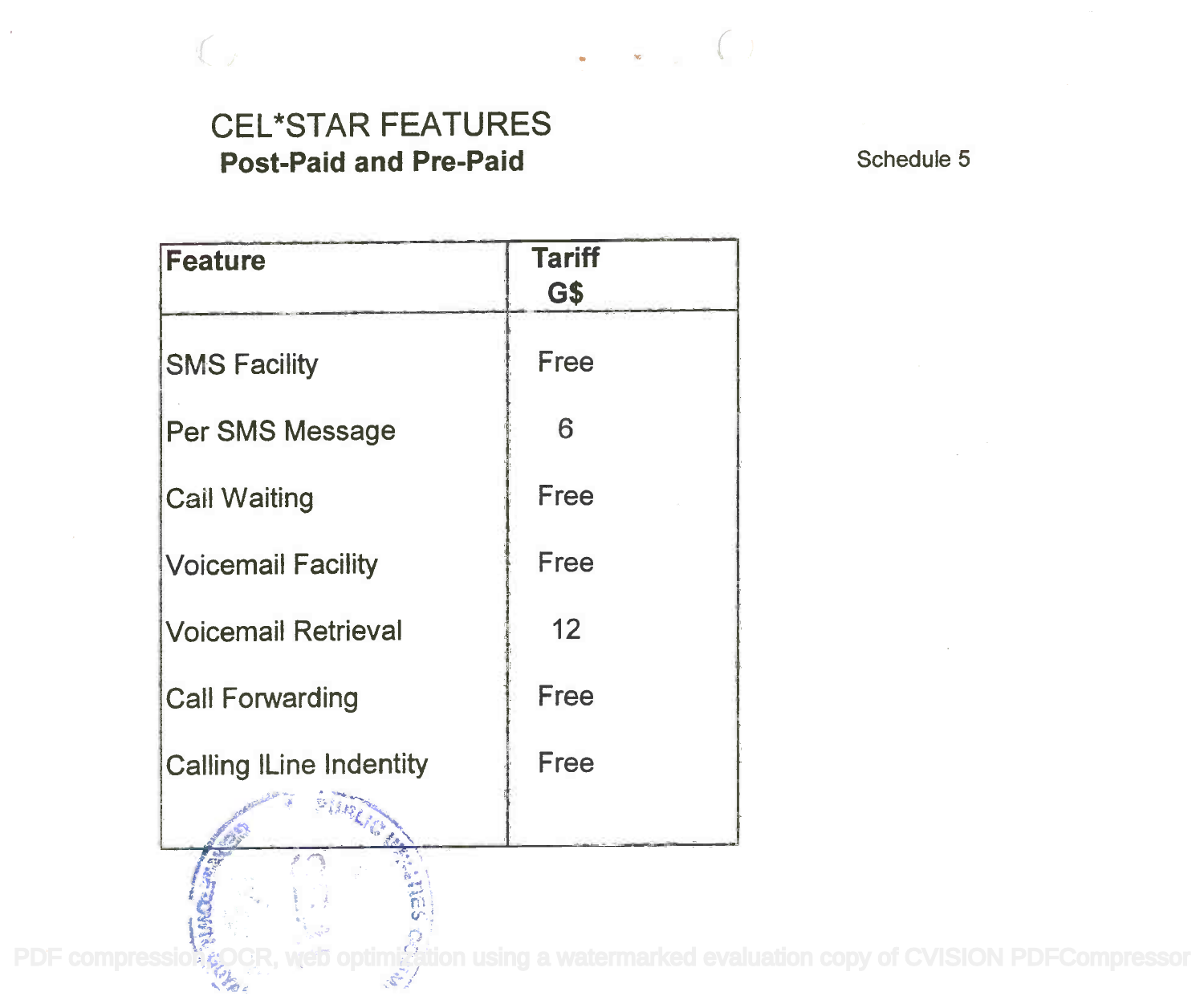## INTERNATIONAL RATES Schedule 6a

 $\begin{array}{ccc} \bullet\ &\bullet\ &\bullet\ \end{array}$ 

 $\frac{\partial}{\partial t} \left( \frac{\partial}{\partial t} \right) = \frac{1}{2} \left( \frac{\partial}{\partial t} \right)$ 

 $\frac{1}{\sqrt{2}}$ 

| <b>COUNTRY</b>     | <b>PEAK RATES</b> | OFF PEAK RATES | <b>COUNTRY</b>                | <b>PEAK RATES</b>         | <b>OFF PEAK</b> |
|--------------------|-------------------|----------------|-------------------------------|---------------------------|-----------------|
| 1. AFGHANISTAN     | 500.9             | 350.63         | 36.CAYMAN ISLANDS             | 102.34                    | 71.64           |
| 2. ALASKA          | 267.7             | 187.39         | 37.CENT. AFR.REP.             | 416.54                    | 291.58          |
| 3. ALBANIA         | 189.14            | 132.4          | 38.CHAD                       | 416.54                    | 291.58          |
| 4. ALGERIA         | 441.33            | 308.93         | 39.CHILE                      | 304.02                    | 212.81          |
| 5. AMERICAN SAMOA  | 189.14            | 132.4          | 40.CHINA                      | 473.75                    | 331.63          |
| 6. ANDORRA         | 349.52            | 244.66         | 41.COLUMBIA                   | 306.24                    | 214.37          |
| 7. ANGOLA          | 363.15            | 254.21         | 42.COMOROS                    | 416.54                    | 291.58          |
| 8. ANGUILLA        | 91.68             | 64.18          | 43.CONGO REPUBLIC             | 439.5                     | 307.65          |
| 9. ANTIGUA         | 72.24             | 50.57          | 44.COOK ISLANDS               | 189.14                    | 132.4           |
| 10.ARGENTINA       | 344.59            | 241.21         | 45.COSTA RICA                 | 266.98                    | 186.88          |
| 11.ARUBA           | 147.76            | 103.43         | 46.CUBA                       | 366.46                    | 256.52          |
| 12.ASCENSION ISLS. | 439.42            | 307.6          | 47.CYPRUS                     | 266.15                    | 186.3           |
| 13.AUSTRALIA       | 281.73            | 197.21         | 48.CZECHOSLOVAKIS             | 386.02                    | 270.21          |
| <b>14.AUSTRIA</b>  | 351.15            | 245.81         | 49.DENMARK                    | 378.78                    | 265.15          |
| 15.AZORES          | 377.31            | 264.12         | 50.DJIBOUTI                   | 270.18                    | 189.12          |
| 16.BAHAMAS         | 345.33            | 241.73         | 51.DOMINICA                   | 112.49                    | 78.74           |
| 17.BAHRAIN         | 336.57            | 235.6          | 52.DOMINICAN REP.             | 330.72                    | 231.5           |
| 18.BANGLADESH      | 437.79            | 306.45         | 53.ECUADOR                    | 329.7                     | 230.79          |
| 19.BARBADOS        | 72.24             | 50.57          | 54.EGYPT                      | 500.96                    | 350.67          |
| 20.BELGIUM         | 369.74            | 258.82         | 55.EL SALVADOR                | 455.01                    | 318.51          |
| 21.BELIZE          | 328.18            | 229.72         | 56.EQUATORIAL GIUNEA          | 270.18                    | 189.12          |
| 22.BENIN           | 416.54            | 291.58         | 57.ERITREA                    | 379.07                    | 265.35          |
| 23.BERMUDA         | 101.41            | 70.99          | 58.ESTONIA                    | 381.12                    | 266.78          |
| 24.BHUTAN          | 270.18            | 189.12         | 59.ETHIOPIA                   | 553.49                    | 387.44          |
| 25.BOLVIA          | 417.52            | 292.26         | <b>60.FAEROE ISLANDS</b>      | 302.11                    | 211.48          |
| 26.BOTSWANA        | 378.94            | 265.26         | 61. FALKLAND ISLANDS          | 490.1                     | 343.07          |
| 27.BRAZIL          | 271.68            | 190.18         | 62.FIJI                       | 302.11                    | 211.48          |
| 28.BRUNEI          | 405.1             | 283.57         | 63.FINLAND                    | 357.69                    | 250.38          |
| 29.BULGARIA        | 379.11            | 265.38         | 64.FRANCE                     | 342.24                    | 239.57          |
| 30. BURKINA FASSO  | 439.42            | 307.6          | <b>65.FRENCH GUIANA</b>       | 249.8                     | 174.86          |
| 31.BURUNDI         | 416.54            | 291.58         | 66.FRENCH POLYNESIA           | 303.75                    | 212.62          |
| 32.CAMEROON        | 416.54            | 291.58         | 67.GABON                      | 367.5                     | 257.25          |
| 33.CANADA          | 134.5             | 94.15          | 68.GAMBIA                     | 418.17<br><b>Campbell</b> | 292.72          |
| 34.CANARY ISLANDS  | 377.31            | 264.12         | 69.GERMANY                    | 329.38                    | 230.56          |
| 35.CAPE VERDE      | 445.28            | 311.69         | 70. GHANA                     | *412.05                   | 288.43          |
|                    |                   |                |                               | <b>RESS</b>               |                 |
|                    |                   |                |                               |                           |                 |
|                    | web optimization  |                | $\chi$ $\approx$              | 81                        |                 |
|                    |                   |                | Collegent<br>$\mathfrak{c}_2$ |                           |                 |

ite in the set of the set of the set of the set of the set of the set of the set of the set of the set of the s PDF compression, OCR, web optimization using a watermark $\ddot{\ddot{\xi}}$  evaluation copy of CVISION PDFCompressor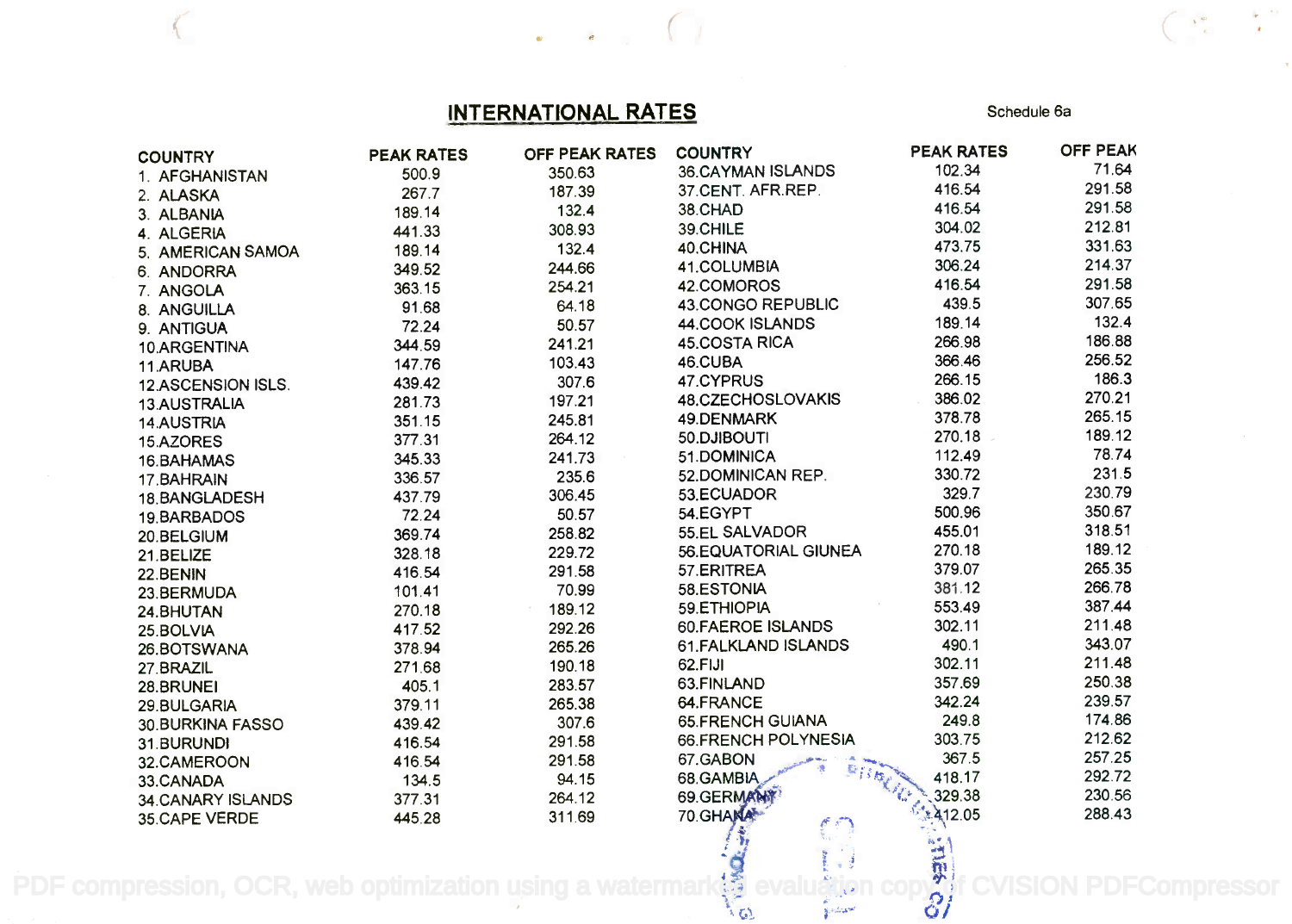| <b>INITED MATIC MALL DATES</b> |  |  |
|--------------------------------|--|--|

 $\cdots$ 

|                                                                                                                                                           | <b>INTERNATIONAL RATES</b> |                |                             | Schedule 6b       |                 |  |
|-----------------------------------------------------------------------------------------------------------------------------------------------------------|----------------------------|----------------|-----------------------------|-------------------|-----------------|--|
| <b>COUNTRY</b>                                                                                                                                            | <b>PEAK RATES</b>          | OFF PEAK RATES | <b>COUNTRY</b>              | <b>PEAK RATES</b> | <b>OFF PEAK</b> |  |
| 71. GIBRALTAR                                                                                                                                             | 334.81                     | 234.36         | <b>118. MARIANA ISLANDS</b> | 375.67            | 262.97          |  |
| 72. GILBERT ISLANDS                                                                                                                                       | 154.4                      | 108.08         | 119, MARTINIQUE             | 138.65            | 97.05           |  |
| 73. GREECE                                                                                                                                                | 427.36                     | 299.15         | 120.MAURITANIA              | 499.91            | 349.94          |  |
| 74. GRENADA                                                                                                                                               | 91.68                      | 64.18          | 121.MAURITIUS               | 266.15            | 186.3           |  |
| 75. GUADELOUPE                                                                                                                                            | 112.49                     | 78.74          | 122.MEXICO                  | 346.72            | 242.7           |  |
| 76. GUAM                                                                                                                                                  | 302.11                     | 211.48         | 123. MICRONESIA             | 189.14            | 132.4           |  |
| 77. GUATEMALA                                                                                                                                             | 428.48                     | 299.94         | 124. MIDWAY                 | 330.72            | 231.5           |  |
| 78. GUINEA                                                                                                                                                | 419.81                     | 293.87         | 125.MOLDOVIA                | 363.41            | 254.39          |  |
| 79. GUINEA BISSAU                                                                                                                                         | 419.81                     | 293.87         | 126. MONACO                 | 920.15            | 644.1           |  |
| 80. HAITI                                                                                                                                                 | 341.86                     | 239.3          | 127. MONGOLIA               | 189.14            | 132.4           |  |
| 81. HAWAII                                                                                                                                                | 226.35                     | 158.45         | 128. MONTSERRAT             | 101.41            | 70.99           |  |
| 82. HONDURAS                                                                                                                                              | 372.24                     | 260.57         | 129. MOROCCO                | 414.9             | 290.43          |  |
| 83. HONG KONG                                                                                                                                             | 288.45                     | 201.91         | 130. MOZAMBIQUE             | 419.81            | 293.87          |  |
| 84. HUNGARY                                                                                                                                               | 367.5                      | 257.25         | 131. MYNANMAR               | 539.14            | 377.4           |  |
| 85. ICELAND                                                                                                                                               | 313.56                     | 219.49         | 132. NAMIBIA                | 477.02            | 333.92          |  |
| 86. INDIA                                                                                                                                                 | 317.3                      | 222.11         | 133. NAURU                  | 154.4             | 108.08          |  |
| 87. INDONESIA                                                                                                                                             | 425.54                     | 297.88         | 134. NEPAL                  | 404.37            | 283.06          |  |
| <b>88. IRAN</b>                                                                                                                                           | 375.67                     | 262.97         | 135. NETHERLANDS            | 402.24            | 281.57          |  |
| <b>89. IRAQ</b>                                                                                                                                           | 383.85                     | 268.69         | 136.NETHERL. ANT.           | 264.72            | 185.3           |  |
| 90. IRELAND                                                                                                                                               | 418.78                     | 293.15         | <b>137. NEVIS</b>           | 91.68             | 64.18           |  |
| 91. ISRAEL                                                                                                                                                | 411.54                     | 288.08         | 138. NEW CALEDONIA          | 270.18            | 189.12          |  |
| 92. ITALY                                                                                                                                                 | 421.14                     | 294.8          | 139. NEW ZEALAND            | 293.46            | 205.42          |  |
| 93. IVORY COAST                                                                                                                                           | 463.23                     | 324.26         | 140.NICARAGUA               | 315.78            | 221.04          |  |
| 94. JAMAICA                                                                                                                                               | 130.59                     | 91.41          | <b>141. NIGER</b>           | 414.04            | 289.83          |  |
| 95. JAPAN                                                                                                                                                 | 442.56                     | 309.79         | 142. NIGERIA                | 305.39            | 213.77          |  |
| 96. JORDAN                                                                                                                                                | 372.4                      | 260.68         | <b>143. NIUE ISLANDS</b>    | 313.56            | 219.49          |  |
| 97. KAMPUCHIA                                                                                                                                             | 378.94                     | 265.26         | 144. NORTH KOREA            | 591.45            | 414.01          |  |
| 98. KAZAKHSTAN                                                                                                                                            | 344.77                     | 241.34         | 145. NORWAY                 | 330.72            | 231.5           |  |
| 99. KENYA                                                                                                                                                 | 302.48                     | 211.74         | <b>146.OMAN</b>             | 375.67            | 262.97          |  |
| 100.KOREA(SOUTH)                                                                                                                                          | 591.45                     | 414.01         | 147. PAKISTAN               | 421.26            | 294.88          |  |
| 101.KUWAIT<br>6.趣。                                                                                                                                        | 367.5                      | 257.25         | 148. PANAMA                 | 368.3             | 257.81          |  |
| 102.LAOS                                                                                                                                                  | 591.45                     | 414.01         | 149. PAPUA N. GUINEA        | 405.07            | 283.55          |  |
| 103.LATVIA                                                                                                                                                | 922.6                      | 645.82         | 150. PARAGUAY               | 364.16            | 254.91          |  |
| 104.LEBANON                                                                                                                                               | 457.06                     | 319.94         | <b>151. PERU</b>            | 347.97            | 243.58          |  |
| 105.LESOTHO.                                                                                                                                              | 257.98                     | 180.58         | 152.PHILIPPINES             | 494.19            | 345.93          |  |
| $\leq \frac{1}{2}$<br>106.LIBERIA                                                                                                                         | 499.91                     | 349.94         | 153.POLAND                  | 421.44            | 295.01          |  |
| <b>107.LIBYA</b><br>$\frac{1}{2\sqrt{2}}$                                                                                                                 | 358.68                     | 251.08         | 154. PORTUGAL               | 419.38            | 293.56          |  |
| $\frac{1}{2} \frac{1}{2} \frac{1}{2} \frac{1}{2} \frac{1}{2} \frac{1}{2} \frac{1}{2} \frac{1}{2}$<br>$\overline{\mathcal{Q}}_{\mathcal{P}_{\lambda}}^{1}$ |                            |                |                             |                   |                 |  |

PDF compression, C<sub>o</sub>r, websortimization using a watermarked evaluation copy of CVISION PDFCompressor

 $\frac{4\pi}{\pi} \frac{1}{\pi} \frac{d\phi}{d\phi}$  $\mathcal{M}_{\mathcal{A}}$ 

 $\frac{1}{2}$ 

 $47.5.1$ 

N....ot st.CP.!..=-.'

 $\mathbb{R}$  , the  $\mathbb{R}$ 

*.~ ..~{:y.-.* **.,** *61 ., <i>r*, *r*<sub>, *r*</sub>, *r*, *c* ~-.:, ••~.•:..'i't"';'